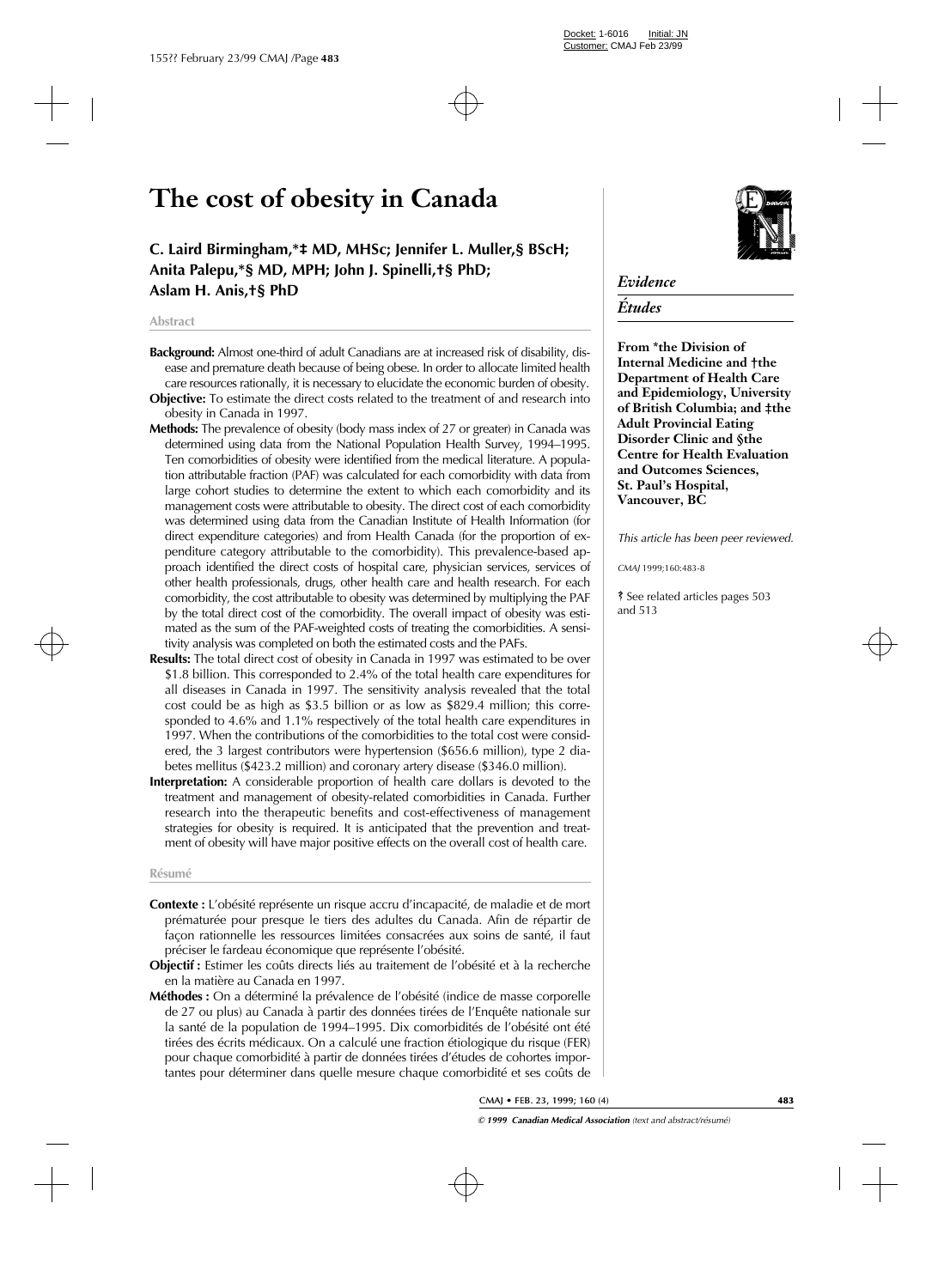

prise en charge étaient attribuables à l'obésité. Le coût direct de chaque comorbidité a été établi à partir de données de l'Institut canadien d'information sur la santé (dans le cas des catégories de dépenses directes) et de Santé Canada (pour la proportion de la catégorie de dépenses attribuable à la comorbidité). Cette démarche fondée sur la prévalence a permis de dégager les coûts directs des soins hospitaliers, des services médicaux, des services d'autres professionnels de la santé, des médicaments, d'autres soins de santé et de la recherche sur la santé. Pour chaque comorbidité, on a calculé le coût attribuable à l'obésité en multipliant le FER par le coût total direct de la comorbidité. On a estimé l'impact global de l'obésité en faisant le total des coûts des traitements des comorbidités, pondérés en fonction du FER. On a effectué une analyse de sensibilité à la fois des coûts estimatifs et des FER.

- **Résultats :** Le coût direct total de l'obésité au Canada en 1997 a été estimé à plus de 1,8 milliard de dollars, ce qui correspond à 2,4 % du total des dépenses des soins de santé consacrées à toutes les maladies au Canada en 1997. L'analyse de sensibilité a révélé que le coût total pourrait atteindre 3,5 milliards de dollars ou 829,4 millions à peine, soit 4,6 % ou 1,1 % respectivement du total des dépenses consacrées aux soins de santé en 1997. Compte tenu des contributions des comorbidités au coût total, les trois facteurs de contribution les plus importants ont été l'hypertension (656,6 millions de dollars), le diabète de type 2 (423,2 millions) et la coronaropathie (346,0 millions).
- **Interprétation :** Le traitement et la prise en charge de comorbidités liées à l'obésité au Canada engloutissent une proportion considérable des budgets des soins de santé. Des recherches plus poussées sur les avantages thérapeutiques et la rentabilité des stratégies de prise en charge de l'obésité s'imposent. On prévoit que la prévention et le traitement de l'obésité auront des effets positifs importants sur le coût global des soins de santé.

**O** besity is the most common metabolic condition<br>in industrialized nations. The National Popula-<br>30.5% of Canadians between the ages of 20 and 64 are in industrialized nations. The National Population Health Survey 1994–1995 revealed that 30.5% of Canadians between the ages of 20 and 64 are obese (body mass index [BMI] of 27 or greater).<sup>1</sup> International estimates of the prevalence of obesity vary widely and may depend on cultural and socioeconomic factors in addition to the age group and timeframe studied and the definition of obesity used. For comparison, with a cutoff BMI of over 30 the reported prevalence of obesity among men and women respectively is 15% and 22% in Europe, 19.9% and 24.9% in the United States<sup>3</sup> and 13.5% for men and women in Canada.<sup>1</sup>

Given the high prevalence of obesity and the existence of large cohort studies establishing its health risks, we considered it timely to estimate the cost of obesity to the Canadian health care system. Because there are limited health care resources, disease-specific cost estimates are essential to facilitate priority setting and the allocation of future health care dollars to areas where the economic burden of illness is greatest.

Obesity is known to reduce quality of life,<sup>4</sup> increase morbidity<sup>5</sup> and lead to premature death.<sup>6-8</sup> Recent economic studies in the United States,<sup>9,10</sup> France,<sup>11</sup> Australia,<sup>12</sup> New Zealand<sup>13</sup> and The Netherlands<sup>14,15</sup> have measured the monetary implications of obesity on health care expenses. These estimates were based on the premise that obesity is a known risk factor for a number of serious diseases such as cardiovascular diseases, $16-18$  hypertension, $19,20$ type 2 diabetes,<sup>21,22</sup> dyslipidemia,<sup>23</sup> gallbladder disease<sup>24,25</sup> and cancer.26–28 The cost of obesity in these countries accounted for 2% to 6.8% of the total health care expenditures. In this study we used similar methodology to estimate the economic burden of obesity in Canada.

# **Methods**

#### **Obesity and comorbidities**

Obesity is defined as a BMI of 27 or greater.<sup>11,29,30</sup> Comorbidities used in our analysis were those with well-established epidemiological associations with obesity<sup>16-28</sup> and whose monetary costs could be determined from the National Health Expenditures Database (NHED) of the Canadian Institute of Health Information (CIHI). To allocate the proportion of the total costs of these diseases attributed to obesity, we used the population attributable fraction (PAF), which provides an estimate of the extent to which a disease and its management costs are attributable to an individual factor. The PAF is calculated using the formula  $P(RR - 1)/[P(RR - 1) + 1]$ , where P is the probability of a person being obese in a given population and RR is the relative risk for the disease in an obese subject.<sup>31</sup>

Primary data on the prevalence of obesity in Canada was obtained from the National Population Health Survey, which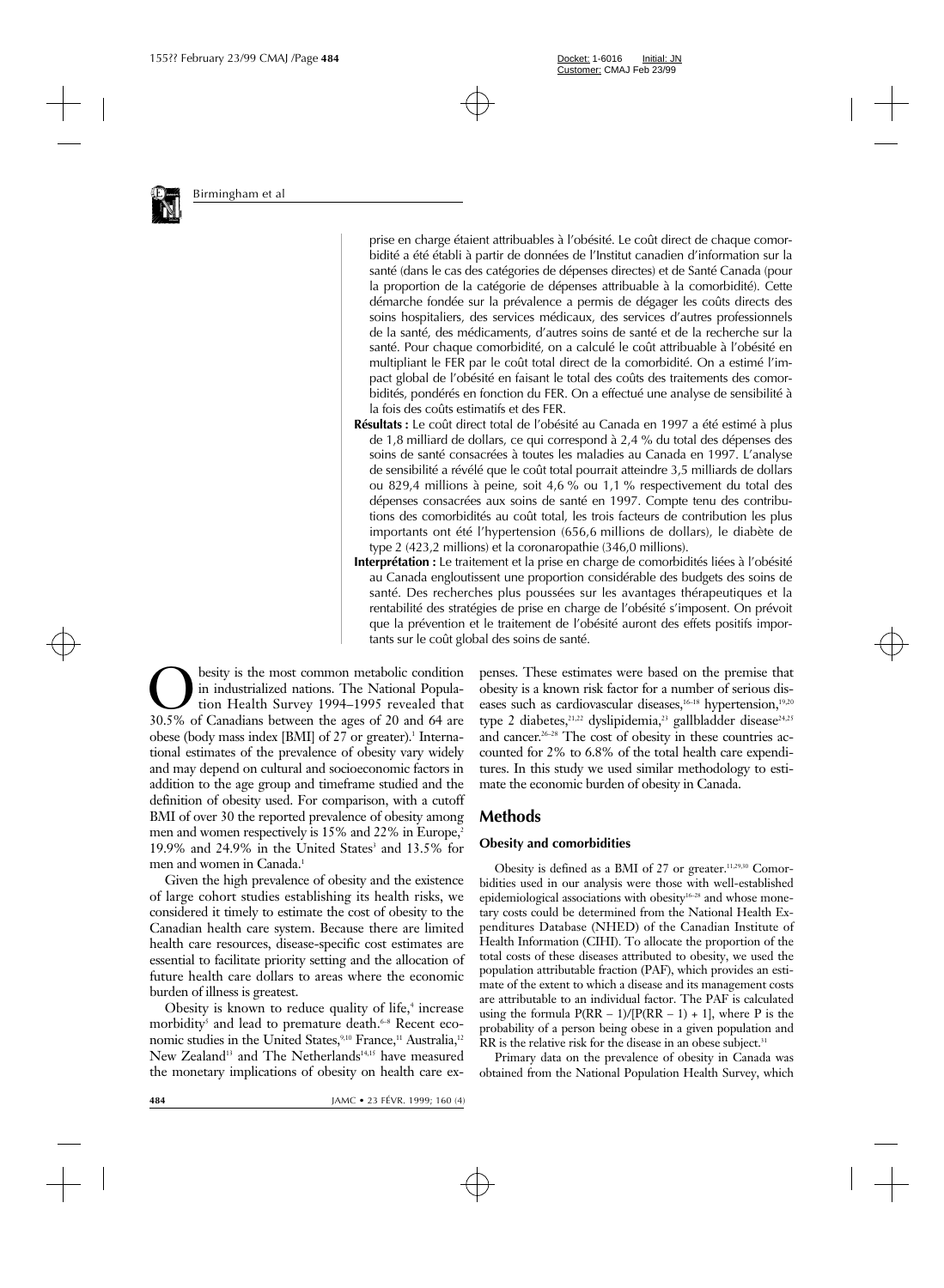

provided BMI distribution by age and sex.<sup>1</sup> We used reviews5,32,33 to identify the comorbidities of obesity initially. An extensive MEDLINE search was then conducted to identify prospective studies investigating the risks of morbidity associated with obesity. Articles on each comorbidity were found with the use of the corresponding MeSH term for the comorbidity and the following methodological search terms: "followup studies," "longitudinal studies," "prospective studies," "cohort studies," "risk factors," "relative risk," "prevalence" and "incidence." A clinical epidemiologist reviewed each article using the published criteria for evaluating studies about prognosis to ensure that only valid estimates were used.<sup>34</sup> For each comorbidity, the most valid study was selected from those meeting the criteria. Whenever possible, a valid study for men and another for women was identified for each comorbidity. When more than one valid study was found for a comorbidity, the study with the largest sample and the longest follow-up was used to calculate our relative risks and PAF estimates.

#### **Statistical analysis**

We estimated the relative risk for each comorbidity as follows. First, disease- and sex-specific estimates of relative risk stratified by BMI level were obtained from the valid studies identified in our literature search. Second, we calculated the disease- and sex-specific logarithm of the relative risk, ln(RR), and then estimated the standard error of the ln(RR) from the given confidence limits for each BMI grouping. Third, weighted averages of the sex-specific ln(RR) were computed to obtain overall ln(RR) estimates for BMIs below 27 and BMIs of 27 or greater. The weights used were the proportion of men, or women, with a particular BMI taken from the National Population Health Survey.<sup>1</sup> Finally, the population relative risk for each comorbidity was calculated as the ratio of the relative risk computed for individuals with a BMI of 27 or greater to those with a BMI of less than 27. Equal weighting was given for men and women for all diseases except postmenopausal breast cancer and endometrial cancer, for which only data for women were used. For postmenopausal breast cancer, the weights used were the proportion of women over 50 years with a particular BMI.

Confidence intervals (CIs) for the relative risks were computed as follows. The variance of the ln(RR) for obese and nonobese individuals was calculated as a weighted sum of variances for each BMI group. The variance of the ln(RR) for obesity was then computed as the sum of the variances for individuals with a BMI of less than 27 and for those with a BMI of 27 or greater. The 95% CIs for the  $ln(RR)$  for obesity were approximated as the  $ln(RR) \pm 2$  standard errors. The 95% CIs for the relative risk were computed by taking the anti-logarithm of the CIs for the ln(RR).

The PAF for obesity was computed for each comorbidity. The relative risks for the disease given obesity and the proportion of obese individuals from the National Population Health Survey<sup>1</sup> (male or female except for those with breast cancer and endometrial cancer) were used to calculate the PAF. The 95% CIs for the PAF were computed according to the methods described in Leung and Kupper.<sup>35</sup>

#### **Cost of illness**

We estimated the economic burden of obesity in Canada using cost-of-illness methodology.<sup>36</sup> The societal perspective was chosen for the measurement of all costs. We followed a prevalence-based approach in identifying the population-attributable risks for the various comorbidities of obesity. The prevalence data were combined with published data on the direct costs incurred to manage these comorbidities during 1997. The source of the total direct costs were expenditures on hospital care, physician services, services by other health professionals, drugs, other health care and health research. The PAF for each of the 10 comorbidities studied was multiplied by the cost of the comorbidity and summed to obtain the total cost estimate.

The total direct cost for the various cost categories was extracted from the NHED forecast for 1997. All of these expenditure categories except for hospital care were allocated to individual comorbidities using economic burden-of-illness (EBI) data from Health Canada for 1993.<sup>37</sup> When the EBI diagnostic category coincided with a particular comorbidity identified in our analysis, the EBI proportion of the expenditure category was used. When the cost for a particular comorbidity was not directly calculable because its expenditure share was lumped into a larger disease category, Canadian incidence rates or pertinent data from the United States were used to allocate a portion of the broader category to the comorbidity. The NHED hospital costs were allocated using hospital morbidity data from Statistics Canada.<sup>38</sup> (A comprehensive explanation of these costing methods and their limitations is detailed in a technical manual available upon request from the authors.)

#### **Sensitivity analysis**

Two-way sensitivity analysis was performed to assess the influence of variations in the comorbidity cost estimates and PAFs. Baseline costs were varied  $\pm$  20% to account for possible imprecision in cost estimates; 95% CIs were used to vary PAFs.

### **Results**

A total of 361 articles were retrieved through the MEDLINE search and screened for estimates of risk. Of the 126 relevant articles, 45 were of acceptable quality. Given our definition of obesity, the literature search yielded the following comorbidities for inclusion in our cost analysis: postmenopausal breast cancer,<sup>26</sup> colorectal cancer,<sup>27</sup> coronary artery disease,<sup>16,17</sup> endometrial cancer,<sup>28</sup> gallbladder disease,<sup>24,25</sup> hyperlipidemia,<sup>23</sup> hypertension,<sup>19,20</sup> pulmonary embolism,<sup>39</sup> stroke<sup>18</sup> and type 2 diabetes.<sup>21,22</sup>

Valid sex-specific estimates of relative risk were found for all comorbidities except colorectal cancer, pulmonary embolism and stroke. Because we could not find a valid estimate of relative risk for colorectal cancer in women, we conservatively assumed that a BMI of 27 or greater conferred no excess risk to women for that disease. Analo-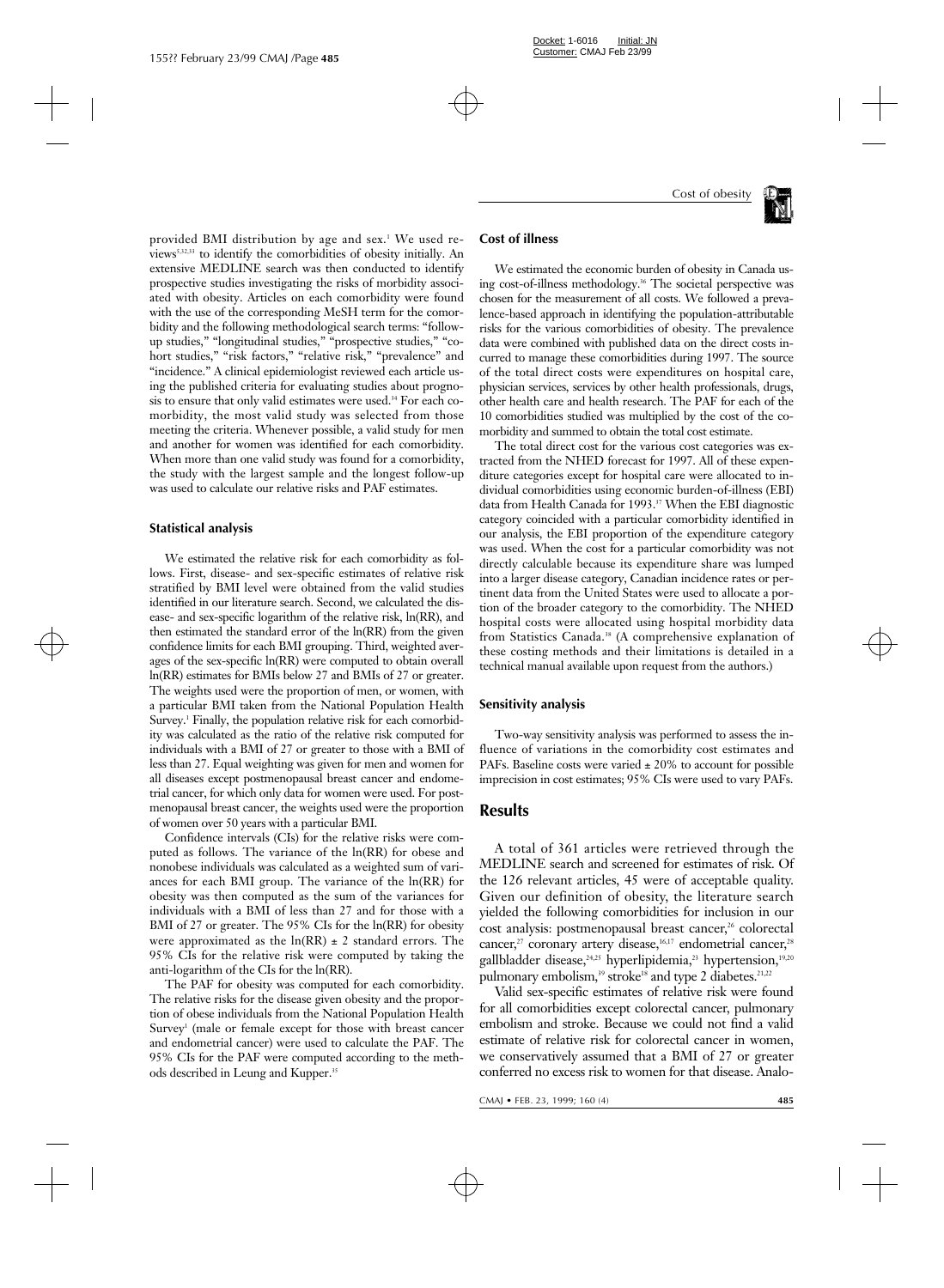

The overall relative risk estimates and PAFs for men and women combined for each of the 10 comorbidities are presented in Table 1. The relative risks ranged from 1.14 for stroke to 4.37 for type 2 diabetes. The PAF estimates indicate that more than 20% of all cases of endometrial cancer, gallbladder disease, hypertension, pulmonary embolism and type 2 diabetes in Canada were attributable to obesity.

Fig. 1 displays the estimated prevalence of obesity in Canada, stratified by age and sex. The costs of the individual comorbidities and their PAF-weighted sum as the total direct cost of obesity in 1997 are shown in Table 2. The total direct cost of obesity was estimated to be over \$1.8 billion. With the total direct health care expenditures in Canada forecasted to be \$76.6 billion for 1997 (NHED database), the proportion attributable to obesity is therefore 2.4% of the total cost of illness.

In the sensitivity analysis, simultaneously varying the PAF (lower and upper limits of the 95% CI) and costs ( $\pm$ 20%) revealed that the total cost could be as low as \$829.4 million or as high as \$3.5 billion. This corresponds to 1.1% and 4.6% respectively of the total costs of illness in Canada in 1997.

# **Interpretation**

Our estimated cost of obesity in Canada in 1997 (over \$1.8 billion), when considered as a proportion of health

|         |  |  | Table 1: Relative risks for selected comorbidities in obese   |
|---------|--|--|---------------------------------------------------------------|
|         |  |  | subjects and the population attributable fractions (PAFs) for |
| obesity |  |  |                                                               |

| Comorbidity                                    | Relative risk<br>(and $95\%$ CI) | $PAF*$<br>(and $95\%$ CI), $\%$ |  |  |
|------------------------------------------------|----------------------------------|---------------------------------|--|--|
| Breast cancer,<br>postmenopausal <sup>26</sup> | $1.31(0.9-1.96)$                 | $(0-15.7)$<br>9.1               |  |  |
| Coronary artery<br>disease <sup>16,17</sup>    | $1.72(1.19 - 2.48)$              | $(8.3 - 34.5)$<br>17.9          |  |  |
| Colorectal cancer <sup>27</sup>                | $1.16(0.82 - 1.64)$              | $(0-15.7)$<br>4.7               |  |  |
| Endometrial cancer <sup>28</sup>               | 2.19 (1.05-4.56)                 | $(8.6 - 58.3)$<br>26.6          |  |  |
| Gallbladder<br>disease <sup>24,25</sup>        | $1.85(1.41 - 2.43)$              | $20.6(12.6-31.8)$               |  |  |
| Hyperlipidemia <sup>23</sup>                   | $1.41(0.84 - 2.38)$              | $11.2 \t (0-28.9)$              |  |  |
| Hypertension <sup>19,20</sup>                  | $2.51(1.98 - 3.18)$              | 31.6 (23.1-40.0)                |  |  |
| Pulmonary<br>embolism <sup>39</sup>            | 2.39 (1.28-4.48)                 | $29.8$ $(7.3-52.3)$             |  |  |
| Stroke <sup>18</sup>                           | $1.14(0.91 - 1.42)$              | $(0-11.1)$<br>4.0               |  |  |
| Type 2 diabetes <sup>21,22</sup>               | $4.37(2.76 - 6.93)$              | $50.7(35.8 - 65.6)$             |  |  |

Note: CI = confidence interval.

\*The PAF indicates the extent to which each comorbidity and its management costs are attributed to obesity. It is calculated using the formula  $P(RR - 1)/[P(RR - 1) + 1]$ , where P is the probability of a person being obese in a given population and RR is the relative risk for the disease in an obese subject.

care expenditures (2.4%), is similar to the proportion of health care expenditures in New Zealand (2.5%; obesity defined as a BMI of 30 or more),<sup>13</sup> Australia (2%; BMI 30 or more for obesity)<sup>12</sup> and France  $(2\%; BMI 27)$  or more).<sup>11</sup> Our estimate is somewhat lower than the proportion in The Netherlands (4%; BMI 25 or more)<sup>15</sup> and the United States (5.5%–6.8%; BMI 27.8 or more for men and 27.3 or more for women).<sup>9,10</sup> Clearly, the definition of obesity varies from study to study and from population to population. Although we recognize that any cutoff for the BMI would be open to discussion, we believe that our definition of obesity (BMI 27 or greater) is most appropriate for Canada.

In adopting a cost-of-illness approach, we primarily set out to identify "the scope of the problem" so that the potential benefits to society of disease elimination may be estimated. A prevalence-based approach is appropriate for aiding financial forecasting of expected expenditures because it allows one to determine the annual economic burden of a disease. This is just a first step, though, because it stops short of providing insight into the value of specific medical interventions that could lessen the burden of the disease. An incidence-based approach can aid decision-making on what treatment or research strategy to implement because the cost per new case reflects potential savings from programs that may reduce the incidence of the disease or improve outcomes. For the incidence approach, we would have had to know the likely course of the diseases attributable to obesity. We would also have had to consider the duration of illness, survival rates since onset, medical resources that will be used and their cost during the course of the diseases, data that are not readily available. Thus, for practical considerations of data availability, we followed the prevalence-based approach. Even though the incidencebased approach is theoretically preferable for chronic diseases or conditions, prevalance-based cost-of-illness studies



**Fig. 1: Estimated prevalence of obesity in Canada, by age and sex. (Obesity = body mass index of 27 or greater.)**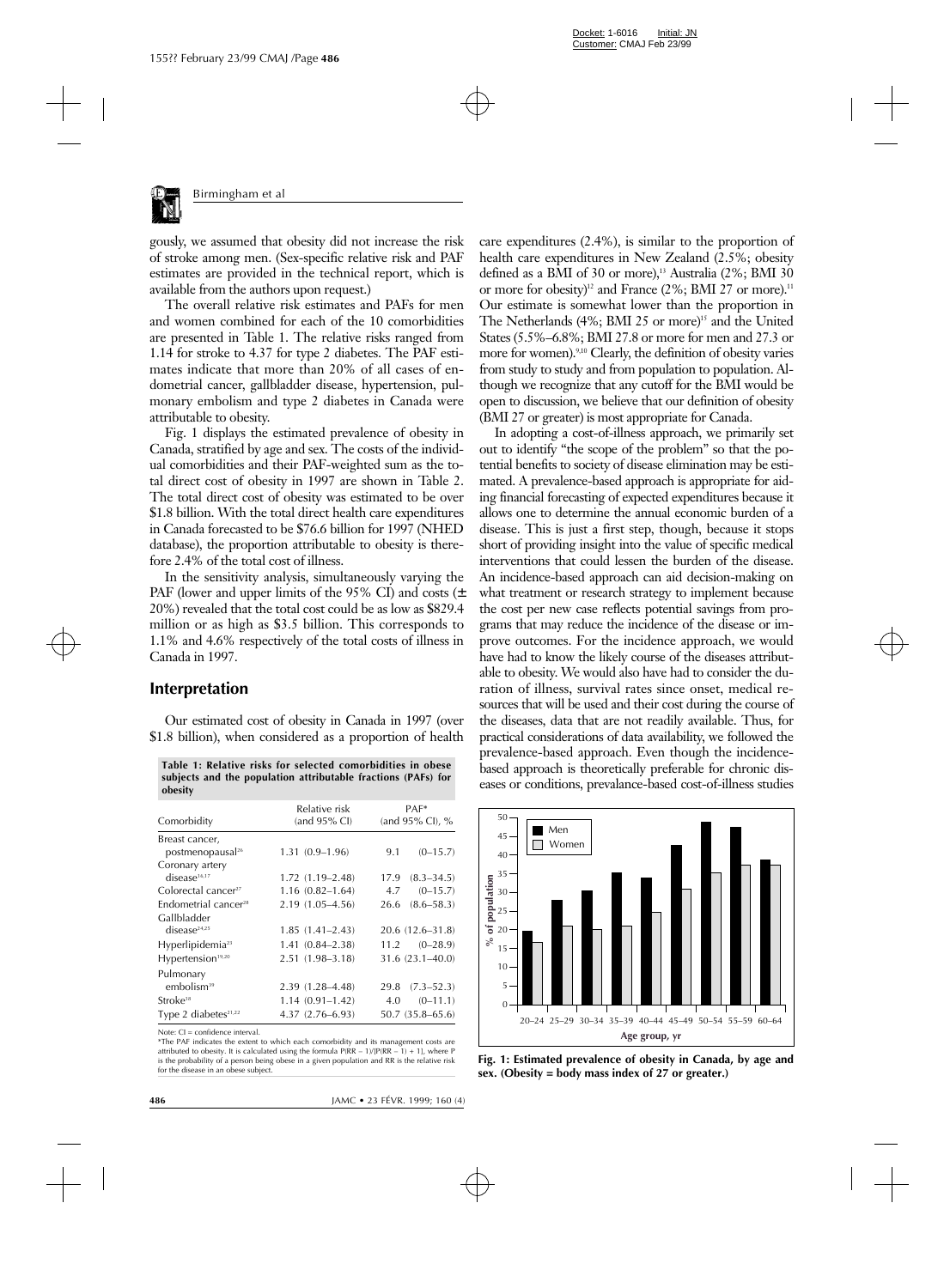

dominate the literature.40 Our choice, therefore, facilitates comparison with findings from other countries.

The next step is to assess the cost-effectiveness of specific interventions, including prevention, diet, exercise, behaviour therapy, pharmacotherapy and surgery. It is anticipated that the prevention and treatment of obesity will have important positive effects on other disease areas and on the overall cost of health care because the associated comorbidities such as coronary artery disease, hypertension and type 2 diabetes are among the most costly in Canada. In addition, the indirect costs of these comorbidities, although not estimated as part of our analysis, will be greatly reduced. The effects of obesity and associated comorbidities on health-related quality of life also needs to be assessed. The primary indirect economic consequence of obesity for society may be considered by estimating the loss in productivity resulting from disability and premature death due to obesity-related illnesses. It has been conservatively estimated that indirect costs totalled \$23 billion in the United States in 1990.<sup>10</sup> Other issues to consider are the psychological and social restrictions placed on obese individuals. They have limited social, educational and professional opportunities and often experience negative peer attitudes, negative selfimage, job discrimination, absenteeism from jobs and underachievement in education.<sup>4</sup> Until studies that incorporate all of these dimensions are undertaken, we will have to rely on partial estimates of the burden of obesity.

Apart from our not including indirect costs in our analysis, there are other aspects of our study that lead us to believe that our estimates are conservative and biased

**Table 2: Estimated direct costs of obesity and the selected comorbidities\***

downward. First, we did not include all obesity-related diseases. Gout and osteoarthritis were excluded because their cost share could not be separated from the overall costs of endocrine diseases and musculoskeletal disorders respectively. The cost of treating obesity itself was not included in our analysis because provincial health care systems do not fund the treatment of obesity alone. Inclusion of these diseases would potentially increase our estimates substantially. For instance, if we were to assume, as per Colditz,<sup>9</sup> that the PAF  $(15\%)$  for osteoarthritis<sup>41,42</sup> applies to all musculoskeletal disorders, then our point estimate of the cost of obesity would increase by an additional \$488 million.

Second, not all cost categories of the NHED (e.g., "capital" and "other institutions") were allocable to comorbidities. The difference between total expenditures and allocable expenditures in the NHED for 1997 was approximately 20%, and the effect of this additional cost on our point estimate is difficult to assess. Another limitation with respect to the expenditure data is that we could not break down costs by age and sex. The assignment of total hospital costs to individual comorbidities was also problematic. With no data available to adjust for case mix or severity, we were able to adjust only for length of stay per separation by disease category and not for the intensity of care. When using the proportion of disease due to a specific cause to allocate health care costs, it is important to note that, although PAFs can be independent, they are not mutually exclusive. Biological interactions between causes can be additive or multiplicative. Therefore, the proportion of disease attributable to various causes does not sum to 100% but is unbounded.<sup>43</sup>

Third, our estimated relative risks were generally lower

|                     | Expenditure category; cost, \$ thousands |                       |                                              |               |                         |                    |                             |                                                      |
|---------------------|------------------------------------------|-----------------------|----------------------------------------------|---------------|-------------------------|--------------------|-----------------------------|------------------------------------------------------|
| Comorbidity         | Hospital<br>caret                        | Physician<br>services | Services of<br>other health<br>professionals | Drugs‡        | Other<br>health<br>care | Health<br>research | Total cost,<br>\$ thousands | Cost<br>attributable<br>to obesity,<br>\$ thousands§ |
| Breast cancer,      |                                          |                       |                                              |               |                         |                    |                             |                                                      |
| postmenopausal      | 92 821                                   | 31 926                | 3 9 6 3                                      | 44 3 5 0      | 37 513                  | 6817               | 217390                      | 19782                                                |
| Coronary artery     |                                          |                       |                                              |               |                         |                    |                             |                                                      |
| disease             | 1 080 329                                | 275 225               | 34 160                                       | 318 160       | 222 116                 | 2 7 2 7            | 1932717                     | 345 956                                              |
| Colorectal cancer   | 239787                                   | 57 247                | 7 1 0 5                                      | 38 565        | 66 141                  | 15 7 24            | 424 569                     | 19 9 55                                              |
| Endometrial cancer  | 23 205                                   | 6 6 0 5               | 820                                          | 8677          | 7897                    | 1 3 6 3            | 48 5 67                     | 12 919                                               |
| Gallbladder disease | 262 992                                  | 128 805               | 15 987                                       | 147 510       | 105 628                 | 5 5 4 4            | 666 466                     | 137 292                                              |
| Hyperlipidemia      | 126 339                                  | NA                    | NA                                           | 372 308       | 48 372                  | NA.                | 547 019                     | 61 266                                               |
| Hypertension        | 97 977                                   | 265 317               | 75 655                                       | 1 0 7 1 1 3 7 | 567 629                 | NA.                | 2 0 7 7 7 1 5               | 656 558                                              |
| Pulmonary           |                                          |                       |                                              |               |                         |                    |                             |                                                      |
| embolism            | 92 821                                   | NA                    | NA                                           | <b>NA</b>     | 35 538                  | NA                 | 128 359                     | 38 2 51                                              |
| Stroke              | 2 036 897                                | 77 063                | 9 5 6 5                                      | 318 160       | 394 872                 | 909                | 2 837 466                   | 106 943                                              |
| Type 2 diabetes     | 304 245                                  | 128 805               | 36 729                                       | 190 896       | 155 974                 | 17996              | 834 645                     | 423 165                                              |
| Total               |                                          |                       |                                              |               |                         |                    | 9 7 1 4 9 1 3               | 1 822 087                                            |

Note: NA = not available.

\*Amounts are given in 1997 Canadian dollars.

†Includes cost of hospital drugs. ‡Excludes cost of hospital drugs.

§This cost was derived by multiplying the total cost for a given comorbidity by the comorbidity's PAF (Table 1).